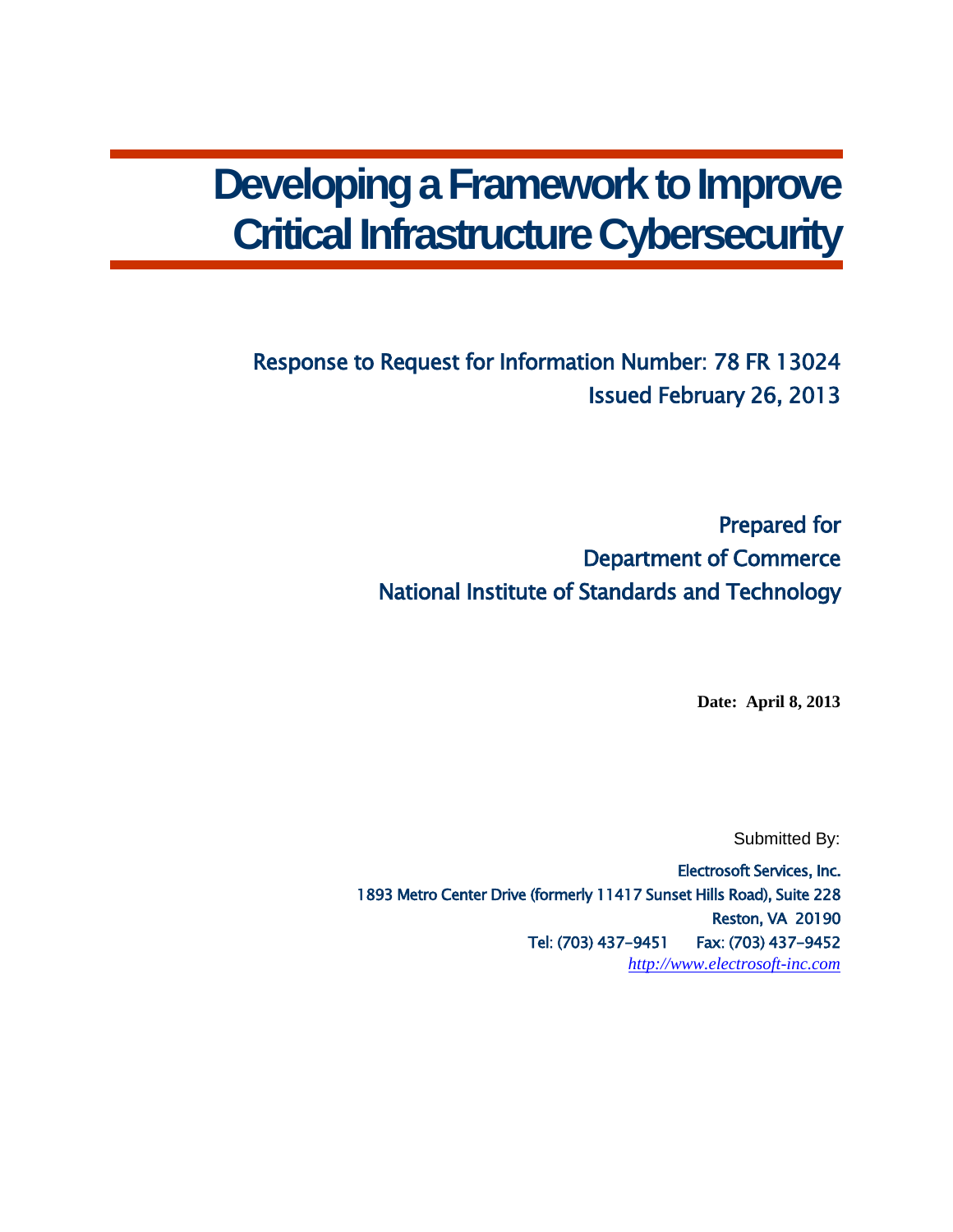

# **Contents**

| 1.1   |                                                                             |  |
|-------|-----------------------------------------------------------------------------|--|
| 1.2   |                                                                             |  |
| 13    |                                                                             |  |
| 1.3.1 |                                                                             |  |
| 1.3.2 |                                                                             |  |
| 1.3.3 |                                                                             |  |
| 2     |                                                                             |  |
| 2.1   |                                                                             |  |
| 2.2   |                                                                             |  |
| 2.3   | RESPONSE TO QUESTION FOR USE OF FRAMEWORKS, STANDARDS, GUIDELINES, AND BEST |  |
|       |                                                                             |  |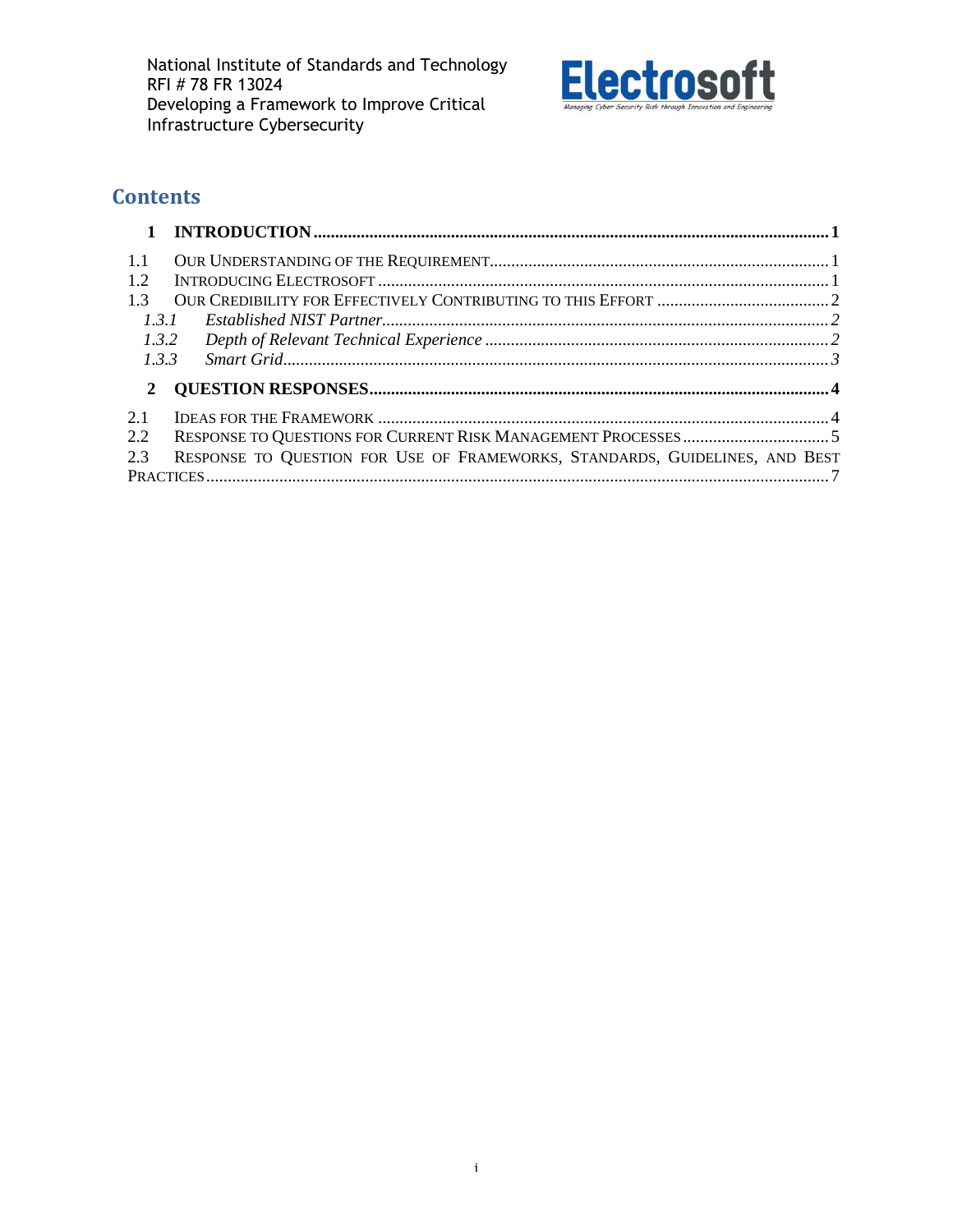National Institute of Standards and Technology RFI # 78 FR 13024 Developing a Framework to Improve Critical Infrastructure Cybersecurity



# <span id="page-2-0"></span>**1 Introduction**

This section describes our understanding of the requirements and introduces Electrosoft as a credible contributor for providing inputs to the National Institute of Standards and Technology (NIST) for Developing a Framework to Improve Critical Infrastructure Cybersecurity.

## <span id="page-2-1"></span>**1.1 Our Understanding of the Requirement**

The National Institute of Standards and Technology (NIST) is conducting a comprehensive review to develop a framework to reduce cyber risks to critical infrastructure. The Framework will consist of standards, methodologies, procedures and processes that align policy, business and technological approaches to address cyber risks.

NIST is requesting information from industry to help identify, refine and guide the many interrelated considerations, challenges and efforts needed to develop the Framework. In developing the Cybersecurity Framework, NIST will consult with the Secretary of Homeland Security, the National Security Agency, Sector-Specific Agencies and other interested agencies including the Office of Management and Budget, owners and operators of critical infrastructure and other stakeholders including other relevant agencies, independent regulatory agencies, State, local, territorial and tribal governments. The Framework will be developed through an open public review and comment process that will include workshops and other opportunities to provide input.

### <span id="page-2-2"></span>**1.2 Introducing Electrosoft**

Electrosoft Services, Inc. (Electrosoft) is an Information **Electrosoft** Technology (IT) professional services company that delivers cybersecurity services and solutions to enable our customers to manage risk, achieve compliance and secure their systems. We have been serving the Federal Government since 2001, assisting various departments and agencies including the Department of Veterans Affairs (VA), National Institute of Standards and Technology (NIST), the Department of Treasury, General Services Administration (GSA), Department of Commerce (DOC), Department of Health and Human Services (HHS), Department of Defense (DOD), Federal Aviation Administration (FAA), Department of Homeland Security (DHS), US Patent and Trademark Office (USPTO), Environmental Protection Agency (EPA) and others. Our offices are located in the National Capital Region, 25 miles from Washington, DC, in Reston, Virginia.

| <b>Electrosoft Socio-Economic Certifications</b> |
|--------------------------------------------------|
| Small Disadvantaged Business (SDB)               |
| certified by the US Small Business               |
| Administration                                   |
| Economically Disadvantaged Woman-                |
| Owned Small Business (EDWOSB) per                |
| <b>US Small Business Administration</b>          |
| Small, Woman-Owned and Minority-                 |
| Owned Business (SWaM) certified by               |
| State of Virginia                                |

**Socio-economic Status and Self Certification.**  Electrosoft is a Small Disadvantaged Business (SDB), an Economically Disadvantaged Woman-Owned Small Business (EDWOSB), and a Small, Woman-Owned and Minority-Owned (SWaM) Business certified by the State of Virginia.

**Cleared Facility and Staff.** We have a TOP SECRET facility clearance granted by the Defense Security Service (DSS), and personnel with SECRET and TOP SECRET clearances.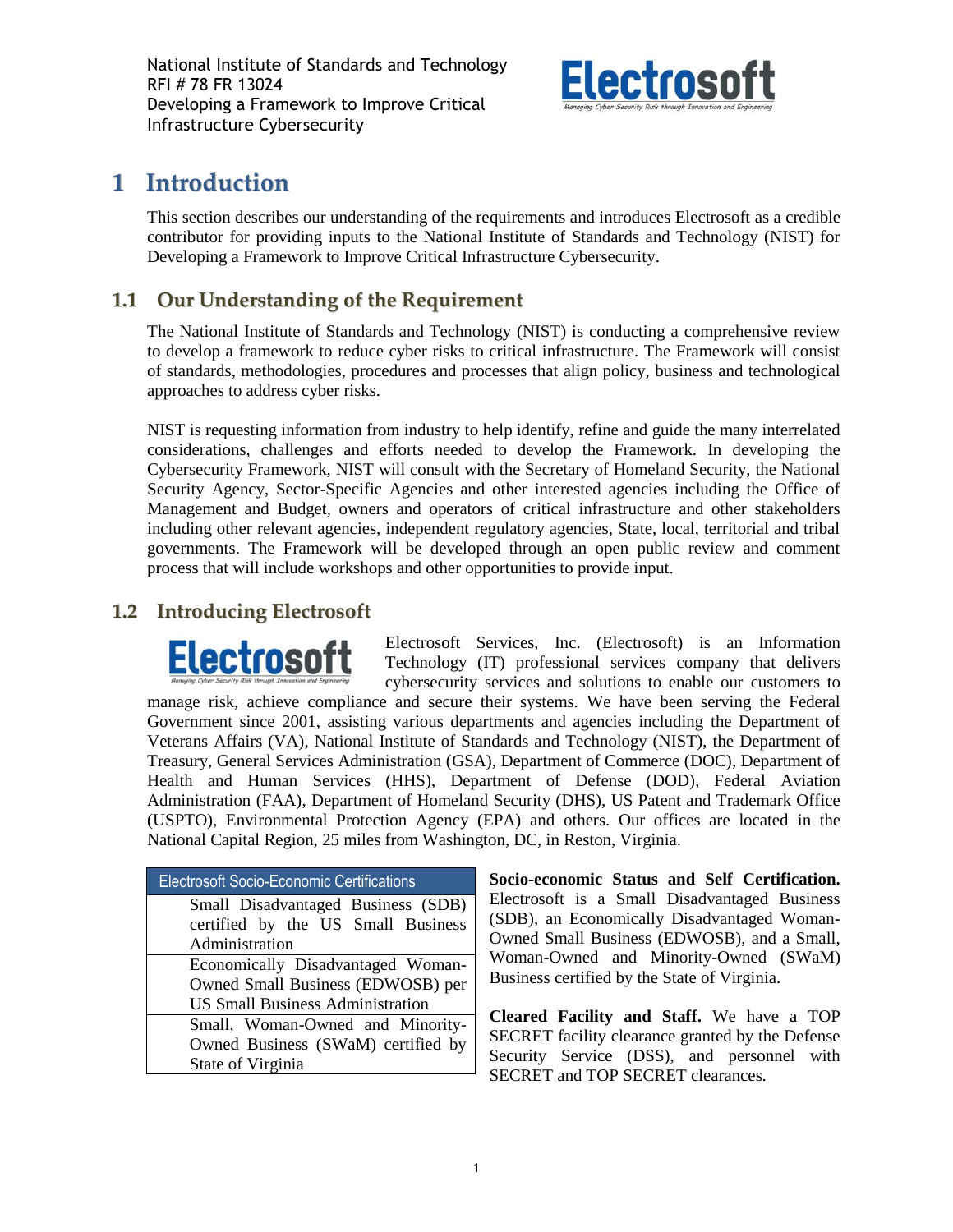

**ISO 9001:2008 Quality Management System.** We take great pride in the quality and consistency of our services, and have established documented quality processes to ensure that we consistently meet the requirements of each of our contracts and tasks. We have solidified our commitment to quality in certifying our quality management system to be ISO 9001:2008 registered (Certificate Number is TRC 00545).

**Awards.** Electrosoft's many awards include multiple certificates of appreciation from GSA, HHS, and NIST for outstanding service; being named to Inc. 500|5000 List for 2009, 2010 and 2011; Washington Technology's Fast Fifty for 2006; top 100 business in Virginia in the categories of diversity-owned, minority-owned, and woman-owned; 25 powerful minority women in business; outstanding 50 Asian Americans in business and 50 influential minorities in business.

### <span id="page-3-0"></span>**1.3 Our Credibility for Effectively Contributing to this Effort**

We believe that we offer strong credibility in contributing to this NIST effort to obtain feedback from industry stakeholders. The subsections below substantiate our knowledge and experience relevant to this effort.

### <span id="page-3-1"></span>**1.3.1 Established NIST Partner**

Electrosoft has been a trusted partner for the NIST Computer Security Division (CSD) since 2001. In this role, we have developed standards, guidelines, test frameworks, demonstrations, reference implementations and software tools for Identity Management, Personal Identity Verification (PIV), FISMA and Smart Grid. We understand NIST's unique mission within the Federal Government to promote innovation and industrial competitiveness by advancing measurement science, standards and technology. In supporting the NIST CSD, we have helped to drive research and development of test methods and standards for information technology to improve the usability, reliability and security of computers and computer networks.

Over the past ten years, Electrosoft has established a track record of meeting and exceeding expectations and requirements on NIST contracts. We have provided valuable recommendations to improve the quality and effectiveness of NIST program, such as our thought leadership in many areas of the FIPS 201 standard. We offered innovative ideas and recommendations for new guidelines for Federal IT security operations, such as NIST SP 800-79-1, *Guidelines for the Certification and Accreditation of PIV Card Issuing Organizations* and NIST SP 800-128, *Guidelines for Security Configuration Management of Federal Information Systems*.

As shown by our many years of successful engagements with NIST, Team Electrosoft offers exceptional subject matter expertise, high-quality, proven dependability, excellent teamwork/collaboration and a deep understanding of the NIST mission.

### <span id="page-3-2"></span>**1.3.2 Depth of Relevant Technical Experience**

Our team includes world class experts in cybersecurity who have worked with the NIST CSD for over a decade to define and develop standards and guidelines for cybersecurity. We are actively engaged in efforts that influence policies and legislation in areas related to identity management (NSTIC National Program Office support), health information technology (VHA Security Analyst Services) and implemented programs (GSA FIPS 201 Evaluation Program) that support OMB policies related to HSPD-12.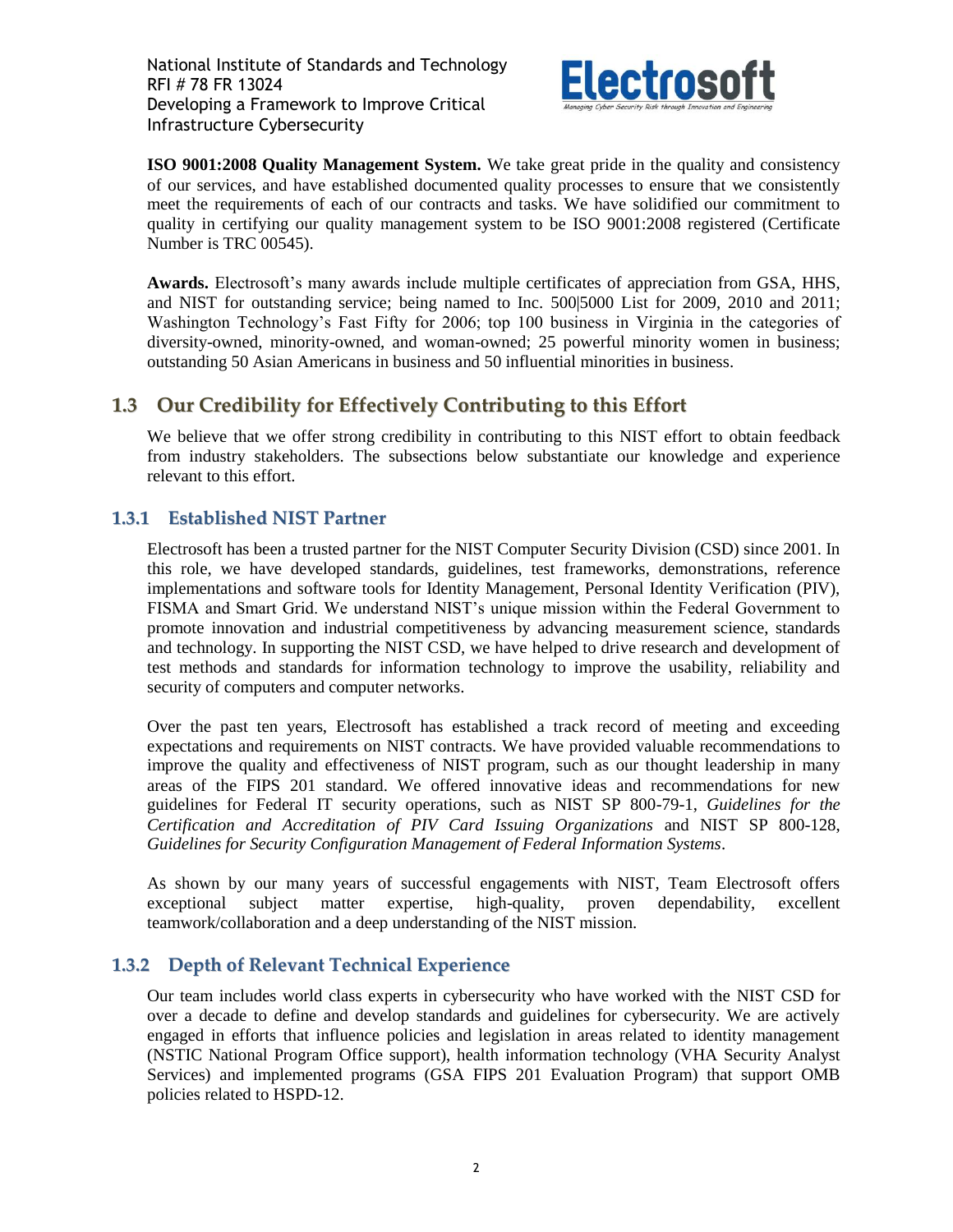

We are currently assisting NIST in launching the NCCoE and are very familiar with its overall goals, objectives and operational model. Electrosoft has full depth and breadth of experience in all of the areas and dimensions of relevance to this requirement including policy, cybersecurity and metrics.

Other areas of relevant expertise include:

- Electrosoft supports the VHA Health Information Governance organization in identifying, analyzing and responding to policies and legislation related to cybersecurity and health IT. Our work supports the VHA Security Architect in developing and refining security architectures, models and business architectures for the VHA's next generation systems and services.
- Electrosoft supports the NIST Program Office for National Strategy for Trusted Identities in Cyberspace (NSTIC) - our efforts help to drive governance and policies in the area of identity and access management.
- Electrosoft conducted an extensive security architecture planning activity for the HHS OCIO in which we analyzed the security architecture plans (or comparable documents) for the HHS Operational Divisions through document reviews, interviews and other data collection methods

### <span id="page-4-0"></span>**1.3.3 Smart Grid**

Electrosoft has experience with NIST's work in the area of Smart Grid interoperability and security. We performed a survey of standards conformance methods in the electric sector and developed NISTIR 7823 (Advanced Metering Infrastructure Smart Meter Upgradeability Test Framework) and also developed a White Paper on Automating Smart Grid Security.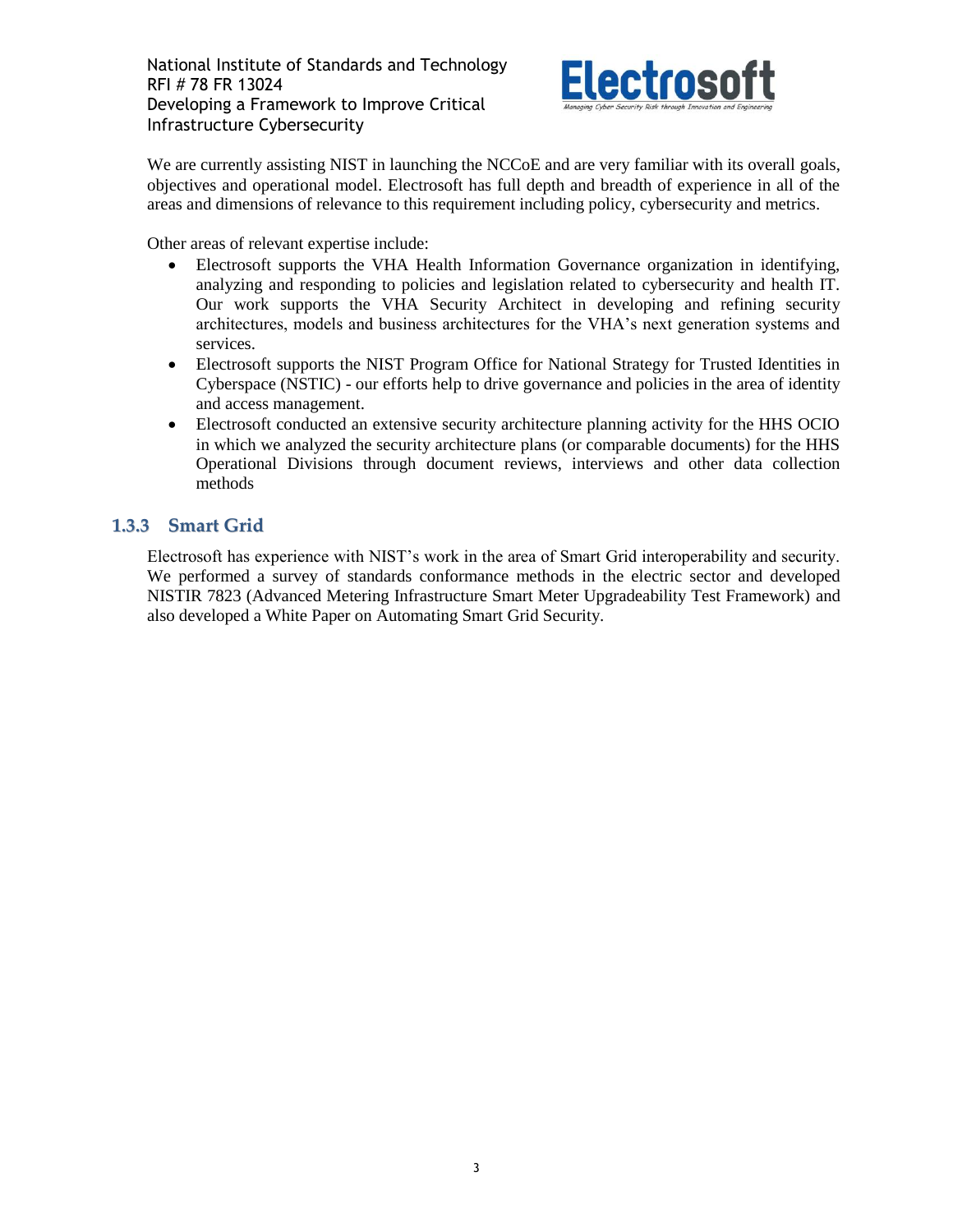National Institute of Standards and Technology RFI # 78 FR 13024 Developing a Framework to Improve Critical Infrastructure Cybersecurity



# <span id="page-5-0"></span>**2 Question Responses**

Electrosoft provides cyber security consulting services, primarily to the Federal Government. While we do not have direct experience operating critical infrastructure systems, we have worked with numerous stakeholders through our support of the Smart Grid Interoperability Panel (SGIP) and during the development of NISTIR 7823 (Advanced Metering Infrastructure Smart Meter Upgradeability Test Framework). We also performed a thorough survey of security standards and conformance methods used in the energy sector, which provided insight into SCADA and other ICS technologies. We are familiar with ISA-99 and NERC CIP as well as guidance from NIST on ICS and Smart Grid, but we will leave comments on implementation of those methods to the organizations more directly affected.

We have provided responses below to the questions pertaining to our areas of expertise.

### <span id="page-5-1"></span>**2.1 Ideas for the Framework**

We believe that the Cyber Framework will include standards and technology implementation guidance in common areas of cybersecurity such as the domains presented in the Energy Subsector Cybersecurity Capabilities Maturity Model:

- Risk Management
- Asset, Change and Configuration Management
- Identity and Access Management
- Threat and Vulnerability Management
- Situational Awareness
- Information Sharing and Communications
- Event and Incident Response
- Supply Chain and Dependencies
- Workforce Management
- Program Management

We believe that many of the approaches that have been developed for security in the IT sector are applicable to Critical Infrastructure cyber security. Several of the domains listed above are covered by various aspects of the Security Content Automation Protocol (SCAP) and we believe that the Cyber Framework should promote security automation techniques such as SCAP. As discussed in our White Paper on Automating Smart Grid Security, which was submitted to NIST CSD in 2011, the technology can be used in the following ways to improve Smart Grid and Industrial Control System security:

- Adopt the Asset Identification Format for Smart Grid Component Inventories
- Enhance ICS-CERT Security Advisories with Vulnerability Scoring
- Use of Asset Reporting Format for Interoperable Compliance Reporting
- Utilize Common Platform Enumeration
- Utilize Common Vulnerability Enumeration
- Develop OVAL-like checking engines for ICS Systems
- Automate Continuous Monitoring
- Develop Security Checklists for Systems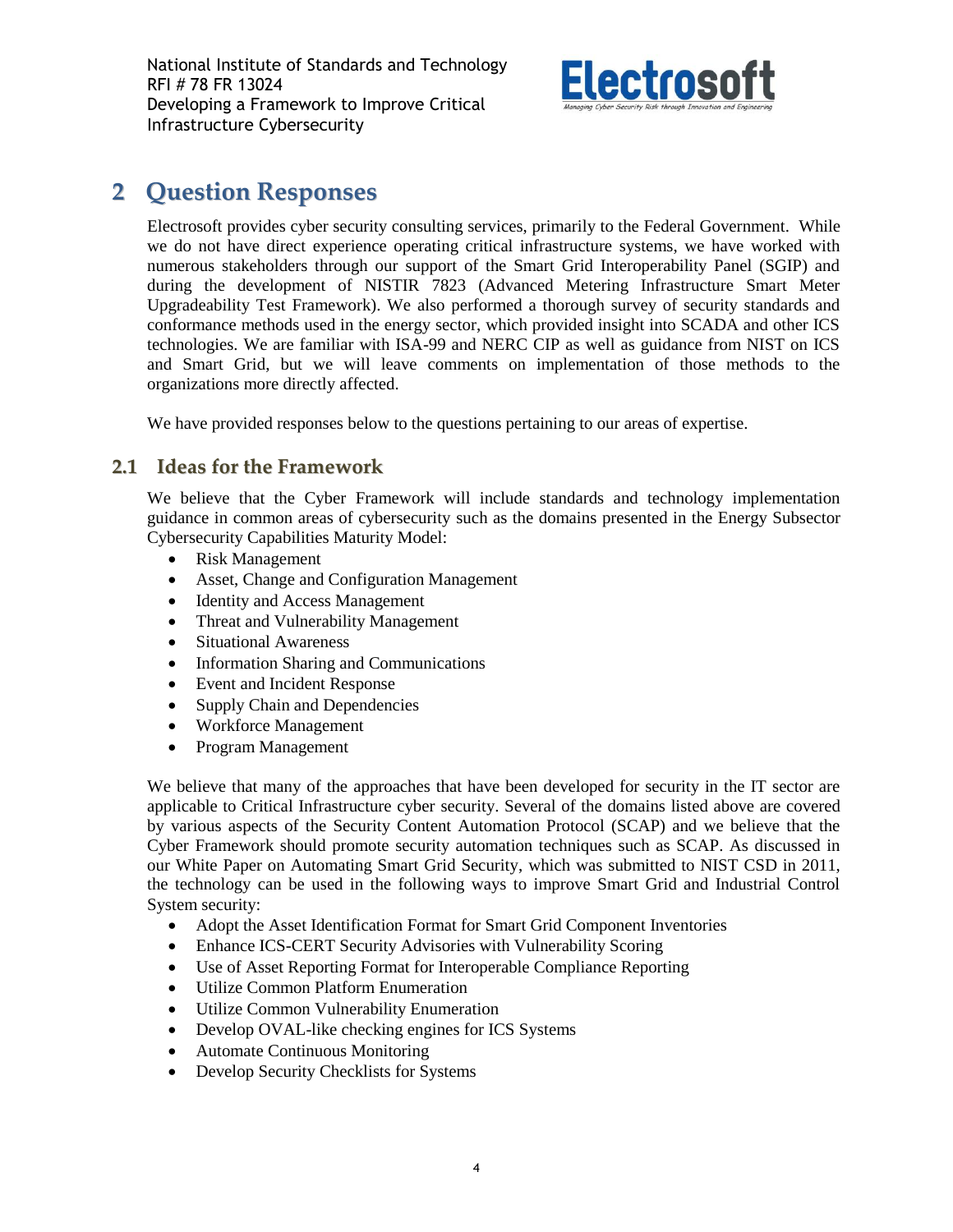

We will speak to what we believe are the overall goals of the Cyber Framework. Implementers of the framework will have to determine whether getting industry to reach those goals will involve voluntary compliance, positive / negative incentives or mandatory compliance.

### <span id="page-6-0"></span>**2.2 Response to Questions for Current Risk Management Processes**

### **1. What do organizations see as the greatest challenges in improving cybersecurity practices across critical infrastructure?**

There is currently no clear roadmap for critical infrastructure organizations to follow in order to achieve their cybersecurity practices. NIST's Cyber Framework provides an excellent opportunity to rectify the problem, and may provide incentives for the organizational and technological changes that will be needed to achieve higher assurance in the integrity and safety of these critical systems.

ICS systems have been developed to solve engineering problems but cybersecurity has not been a focus of their design. Traditional SCADA protocols such as ModBus and DMP3 (prior to version 5) do not include authentication, for example. Systems were built on these insecure protocols because they were designed with physical network isolation to achieve security. As these systems are connected to the internet, assumptions about physical isolation can result in serious security holes. These holes should be identified and tracked as known vulnerabilities so that their threat to realworld systems can be determined by the owners of affected assets and remedial actions may be taken. For several years, the Industrial Control System Cyber Emergency Response Team (ICS-CERT) has published security advisories and vulnerability announcements, as well as increasing numbers of ICS products are showing up in the National Vulnerability Database; these are both good signs.

To make use of these information resources, owners of critical infrastructure systems should develop asset inventories to enable accurate vulnerability scoring. A well-developed asset inventory will include information about hardware, OS and applications including versions and configurations, expressed in a standardized format. Use of a common naming convention for the components of the system enables all parties to understand what systems are being referred to and will enable automated vulnerability scoring. The Security Content Automation Protocol (SCAP) includes a standard for Asset Identification and a Common Platform Enumeration; we believe that these should be used by industry as they develop their asset inventories for risk management purposes.

Even after addressing problems such as a lack of challenge/response protocols for authentication, identity management remains a key area for improvement in many systems. As many ICS systems rely on default credentials for SCADA control, role-based authentication is frequently used and contractor access to controls systems is widely utilized but not closely managed. Devices are deployed in the field with default passwords, with the result that compromising one device enables access to the entire system. A password-based system provides little to no security when passwords are obtainable from user manuals or shared among numerous organizations and seldom changed. The purpose of authenticating users of control systems is to provide accountability for the activities that take place. For example, it should be possible for SCADA control messages to be traced to authorized individuals or systems. In such a system environment, individuals can be then held accountable for activities within the system.

### **Use Case: DNP3**

SCADA systems frequently run on DNP3, which is frequently cited as being an unauthenticated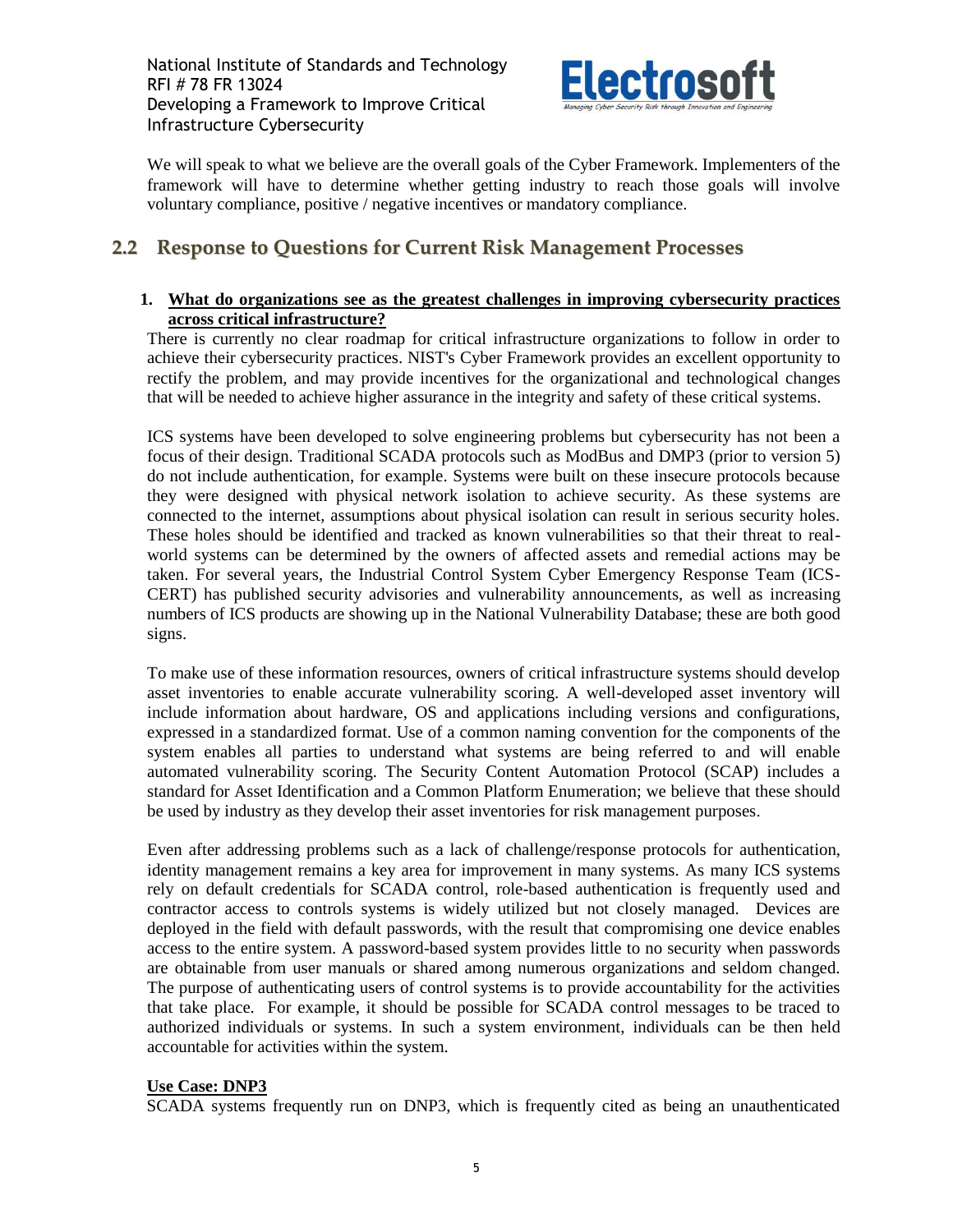

protocol. DNP3 version 5 is under development and an important new feature is Secure Authentication, specified in IEC 62341-5. Secure Authentication is an optional feature which enables symmetric and asymmetric cryptographic functions for authenticating communicating parties. Vendors are implementing Secure Authentication and utilities are being encouraged to deploy it. However, correct implementation requires more than purchasing the equipment that supports the correct version of the protocol. With the addition of cryptographic techniques come key management considerations that will require policy and procedures to implement in a secure manner. The industry overall would benefit from the development of publicly available checklists and rules for correct implementation of DNP3 Secure Authentication systems, as a missed implementation item can mean an insecure implementation.

The Cyber Framework may include the development of technology specific product and deployment checklists that can be used to determine how the deployed system will conform to the profile. For DNP3 systems, the checklist could include questions such as:

- Which DNP3 options are available?
- Are pre-shared keys used? If so, how are they generated and distributed to devices? How are they managed subsequently?
- Are asymmetric keys used? How are keys provisioned to devices in a secure manner? How is trust managed in the system?
- Are keys updated according to the recommended schedule in the standard? What is the update process?

The answers to these questions will enable rating a system's security against various threats. For example, if pre-shared keys are generated in the factory and shared in devices sold to multiple utilities, no one customer will be able to control or detect whether those keys are compromised. Even when keys are generated by the customer, they should be updated on the recommended schedule.

A system checklist will request inventories of the specific hardware, operating system and applications that make up the system, the policies that the system adheres to and the procedures put in place to implement those policies, and the system configuration settings that are selected to enable those policies.

### **2. What do organizations see as the greatest challenges in developing a cross-sector standardsbased Framework for critical infrastructure?**

The Department of Homeland Security Office of Inspector General report OIG-13-39 emphasizes that information sharing between critical infrastructure stakeholders is necessary to improve cybersecurity practices and we agree with that conclusion. The document identifies 18 industry sectors within critical infrastructure and observes that these sectors are experiencing threats including large scale denial of service attacks, network infiltration and attacks including spear phishing and social engineering of their help desks. The report calls on DHS to promote collaboration with sector-specific agencies with the aim of effective sharing of cybersecurity information. While technology and organizations will vary greatly across different sectors, many of the fundamental cybersecurity issues remain the same. Each sector will have domain-specific information about how systems are deployed and managed, which will be necessary input in determining how these systems should be protected.